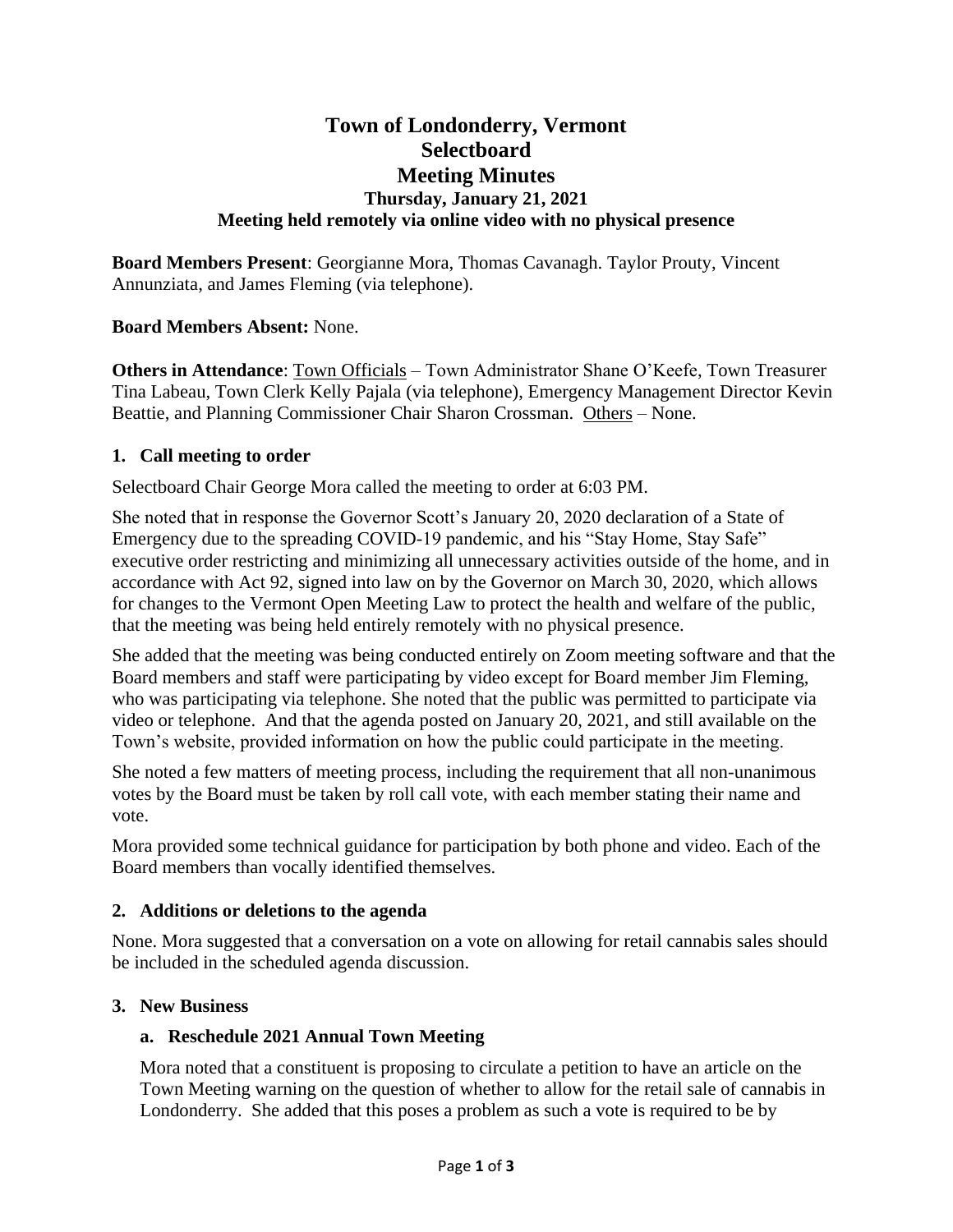Australian ballot, which creates great difficulties with ensuring an in-person outdoor Town Meeting with traditional floor voting while maintaining ballot voting at the Town Hall. She said it is her position that it is premature to have this vote as the State rules have not been established as of yet. Mora noted that the constituent believes that the town must proceed with a vote on legalized retail cannabis sales right away in order to be considered for one of the seven locations state-wide that allow for integrated cannabis facilities.

Pajala mentioned that cultivation, testing manufacturing and processing of cannabis are allowed in communities without an opt-in vote, and are only subject to local zoning bylaws. She explained that the Town has three options with regard to votes to opt-in to retail sales of cannabis:

- To allow general licensed retail establishments;
- To allow for integrated operators licenses, which allow for the seven businesses that currently hold licenses as medical marijuana dispensaries, and which will be allowed to hold one of each of the cannabis-related licenses being created by the State, including retail sales; and,
- To allow for both standard retail and integrated license-holder establishments.

She mentioned that the constituent wants to ensure that the Londonderry can be one of the communities that can host one of the integrated facilities. She added that cultivation of cannabis is not considered to be agriculture and is therefore not statutorily exempt from local zoning.

There was discussion about what type of opt-in vote to hold. And whether a petitioned article must be addressed at a regular Town Meeting versus a special Town Meeting was considered, and Pajala will look into this. It was mentioned that the petition deadline for the March 2nd Town Meeting date has passed. Pajala explained that the Town cannot pick and choose whether to vote on some articles at Town Meeting by Australian ballot and some from the floor; it must be all one way or another. Labeau stated that with an Australian ballot for all Town Meeting matters there is no discussion other than an information session, and all matters are up and down votes, with no opportunity for amendment. Because the retail cannabis vote must be held by Australian ballot, and the vote on a local option tax vote is integrally tied to the retail cannabis concept, the two should be handed together, which suggests that a special Town Meeting would be best for them.

Annunziata emphasized the importance of floor votes to the community, and suggested that the constituent interested in advancing a vote on retail cannabis should be invited to meet with the Board to discuss his efforts.

Various deadlines for Town Meeting, candidate forms and the Town Report were discussed. The idea of holding a special Town Meeting by Australian ballot prior to a rescheduled regular Town Meeting was considered. Pajala suggested that from the Town Clerk's Office would prefer this option in order to preserve an outdoor regular Town Meeting with votes from the floor.

Pajala noted that if the Board were reschedule the regular Town Meeting to May1, 2021, the following deadlines would apply:

• March 15 – Last day for filing of Town Meeting articles to be added by petition (with physical signatures required).